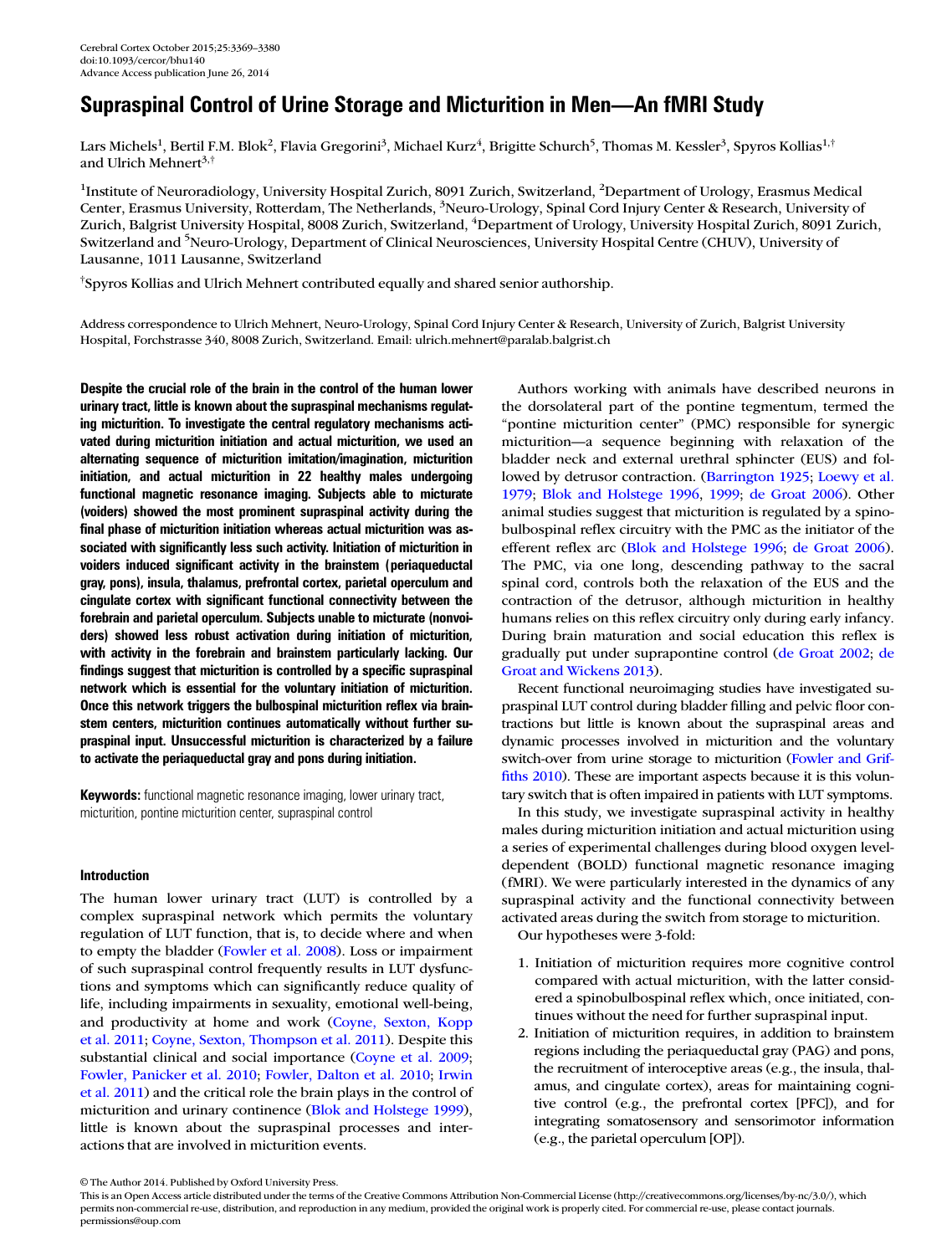3. Supraspinal centers will be functionally more strongly connected during the initiation phase compared with actual micturition, as the former requires orchestrated neural integration in contrast to the reflex-dominated execution of the latter.

This is a prospective, single center fMRI study. Ethical approval was obtained from the local ethics committee. All participating subjects provided written, informed consent.

### Materials and Methods

Right-handed males between the ages of 18–45 years were eligible for inclusion. Exclusion criteria included any urological symptoms, regular medications, known psychological or neurological disorders or contraindication for MRI (e.g., ferromagnetic implants, claustrophobia, cardiac pacemakers). Men meeting the exclusion criterion of pre-existing urological symptoms were identified through a detailed urological history and evaluation using the International Prostate Symptom Score (IPSS).

Forty-five to 60 min before entering the scanner, all subjects received 20 mg oral furosemide and were advised to drink water until a persistent desire to void developed. Meanwhile, the scanning procedure and instructions were explained to the subjects. A condom catheter was attached to the penis of each subject and connected to a draining tube with an integrated custom-made flow detector calibrated to determine the onset and end of each micturition. The flow detector consisted of 2 copper wires inserted horizontally, 2 mm apart into the draining tube at the outflow of the condom catheter. Both wires were connected via isolated cables to an ohmmeter outside the scanner room. The ohmmeter reliably recorded the change in impedance between the 2 copper wires caused by the commencement or cessation of urine flow.

Prior to scanning, bladder volume and the level of desire to void were measured using abdominal ultrasound and a visual analog scale (VAS, ranging from  $0 = no$  desire to void at all to  $10 =$  strongest urge to void), respectively.

All fMRI measurements were performed in the supine position using a Philips Achieva 3.0 Tesla MR scanner (Philips Medical Systems, Best, the Netherlands) with an 8-channel head coil.

An anatomical scan was acquired for each subject using a 3D,  $T_1$ -weighted gradient echo sequence (time echo [TE]/time repetition [TR] =  $2.3/20$  ms, field of view [FOV] =  $220 \times 220$  mm<sup>2</sup>, matrix =  $256 \times$ 256, slices = 180, slice thickness = 0.75 mm).

Following automatized, whole-brain shimming, functional, BOLDsensitive images were acquired using a single-shot gradient echo EPI pulse sequence (TE/TR =  $35/3000$  ms, flip angle =  $82^\circ$ , FOV =  $220 \times$  $220$  mm<sup>2</sup>, matrix =  $128 \times 128$ , slices = 39, slice thickness = 3 mm). Sensitivity encoding ([Boujraf et al. 2009](#page-10-0)) with a reduction factor of 2 was used to minimize the influence of susceptibility artefacts and to maximize the possible number of slices acquired within one TR.

The functional experiment consisted of 2 blocks presented in a random order during a 300 s scanning session (Fig. 1 and Table [1\)](#page-2-0). Block (1) comprised 2 conditions: REST (visual fixation) and IMITATE (subjects visually imagine starting micturition). Block (2) comprised 4 conditions: REST (visual fixation), INITIATE (subjects should start micturition), URINATE (actual micturition, urine is flowing), and STOP (interruption of micturition). The onset of each of the conditions REST, IMITATE, INITIATE, and STOP were defined as the moment the particular visual cues for the respective conditions were presented, while the onset of URINATE was determined by the actual onset of micturition, that is, urine flow was detected by the flow detector (Table [1\)](#page-2-0). The duration of the INITIATE condition was limited to a maximum of 60 s. If micturition could not be initiated during this time, URINATE and STOP were skipped and the next block followed.

The 2 blocks were repeatedly presented in a random order. Each block was repeated at least 8 times and thereafter as many times as possible, with the number of repeats largely dependent on the duration of the INITIATE condition of block (2) (Fig. 1 and Table [1\)](#page-2-0).

During subsequent fMRI analysis, the INITIATE condition was split into an early (INITIATE-E) and a late (INITIATE-L) phase (Table [1](#page-2-0)) to examine the dynamics of supraspinal activity during INITIATE and to distinguish between the early and late phases of this process.

On completion of scanning, all subjects again rated their desire to void using the VAS. Bladder volume was assessed using abdominal ultrasound and uroflowmetry was performed.

Data analysis, including preprocessing of the imaging data, was performed with SPM5 (Wellcome Trust Centre for Neuroimaging, London, UK). The first 4 scans were removed to allow for longitudinal magnetization equilibrium. For the preprocessing, the following steps were



Figure 1. The scan paradigm consisted of 2 randomly alternating blocks. Block (1) comprised 2 conditions: REST (visual fixation) and IMITATE (subjects visually imagine starting micturition). Block (2) comprised 4 conditions: REST (visual fixation), INITIATE (subjects should start micturition), URINATE (actual micturition, urine is flowing), and STOP (=interruption of micturition). The experimental onsets for REST, IMITATE, INITIATE, and STOP were defined by the visual cues presented for each condition, while the onset for URINATE was determined by the actual onset of micturition, when urine flow was first detected by the flow detector. If micturition could not be started during the INITIATE condition, which was limited to a maximum duration of 60 s, URINATE and STOP were skipped and the next block followed immediately, starting with REST. Each block was randomly repeated at least 8 times and as often as possible depending on the duration of the INITIATE condition. The conditions highlighted in gray, that is, URINATE and STOP, were only applicable when actual micturition could be initiated. In nonvoiders, the INITIATE condition was always followed by the REST condition of the subsequent block. SDV, strong desire to void. \*REST conditions following INITIATE (in the case of inability to initiate actual micturition) or IMITATE had a duration of 18 s. REST conditions following STOP had a duration of 15 s.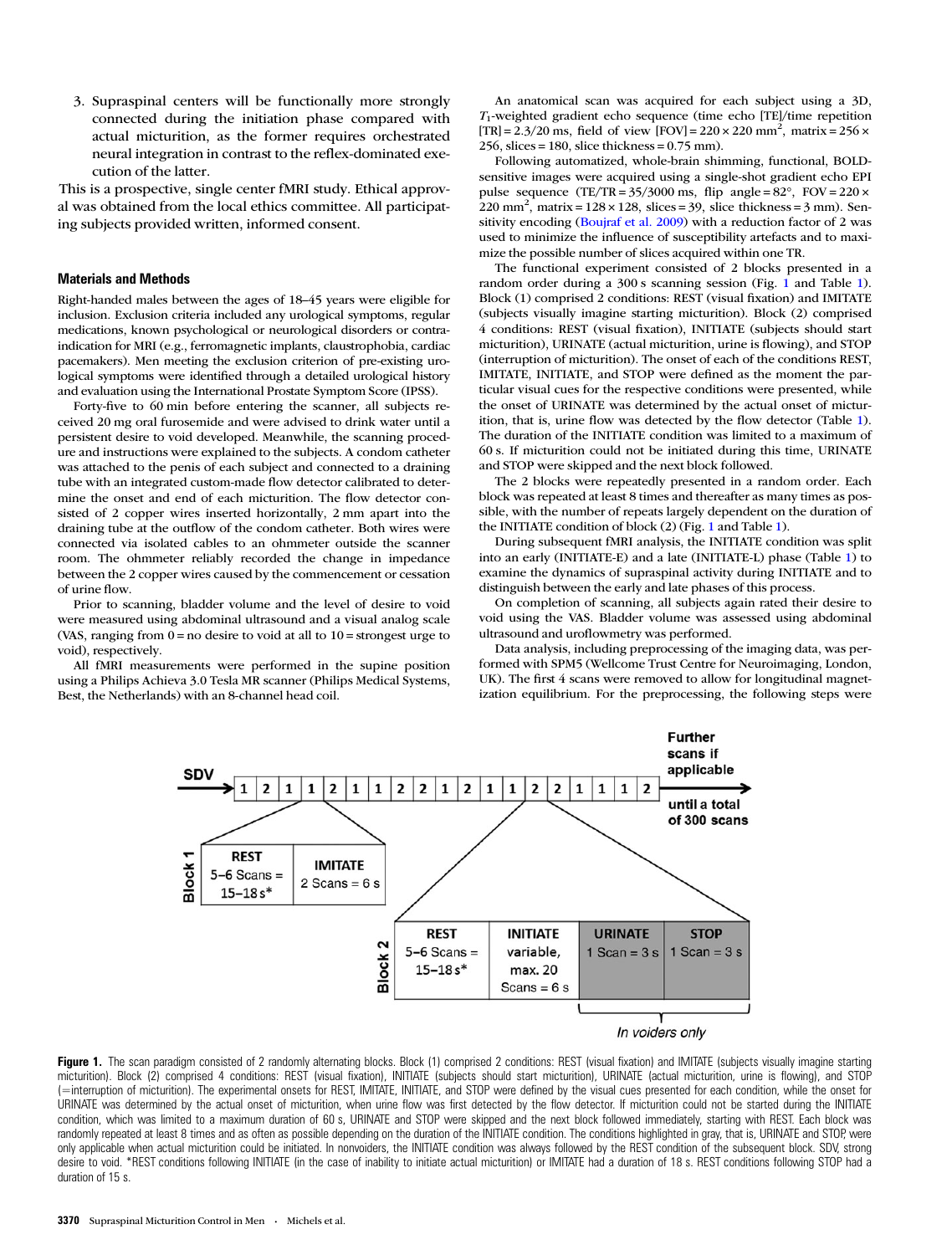#### Overview of the different functional conditions used in this study Condition name Condition description Condition duration No. of repetitions of each condition Visual cue indicating each condition Event-related contrast vectors for the GLM design matrix of the first-level analysis REST Visual fixation 15–18 s\* min. 16 $\times$  Not modeled IMITATE Subjects visually imagine starting to micturate 6 s min. 8 $\times$ INITIATE Subjects attempt to initiate micturition Variable, max.  $60<sub>s</sub>$ min.  $8\times$ INITIATE early, 3 s INITIATE late, 3 s URINATE Actual micturition; urine is flowing 3 s As often as possible No cue presented; start of URINATE condition was determined by start of urine flow detected by the flow detector URINATE, 3 s STOP Stop micturition 3 s Only following successful URINATE<br>successful URINATE

Notes: The conditions URINATE and STOP, were only applicable if micturition could be initiated. In nonvoiders, the INITIATE condition was always followed by the REST condition of the subsequent block. \*REST conditions following INITIATE (in the case of inability to initiate micturition) or IMITATE had a duration of 18 s. REST conditions following STOP had a duration of 15 s.

applied: realignment, normalization to the Montreal Neurological Institute (MNI) template, temporal filtering (128 s), and spatial smoothing (8 mm). A strict head-motion exclusion threshold (translation: <1.5 mm total displacement, rotation: <1°) resulted in the exclusion of one subject. For the rest of the subjects, results did not substantially differ whether motion regressors were included in the general linear model (GLM) or not. The design matrix of the GLM for the first-level analysis consisted of the following 5 event-related contrast vectors, used to distinguish supraspinal activity before, during, and after micturition (Table 1): IMITATE (modeling duration: 2 TRs = 6 s), early INITIATE (INITIATE-E, initiation onset; modeling duration: one  $TR = 3 s$ ), late INITIATE (INITIATE-L, modeling duration: one TR = 3 s before micturition), URINATE (modeling duration: one TR = 3 s, voiders only), and STOP (modeling duration: one TR = 3 s following URINATE, voiders only). The reason for the rather short URINATE condition relied on the intention to prevent too much urine loss during a single micturition that may have resulted in a significant decline in bladder volume, a subsequent decreased desire to void and inability to micturate multiple times.

<span id="page-2-0"></span>Table 1

Next, a second-level random effects group analysis was performed to account for between-subject variability. Within-group results are shown at a voxel-threshold of  $P < 0.001$  using the false discovery rate (FDR) correction ([Genovese et al. 2002](#page-10-0)) or, if they did not survive this threshold, at an uncorrected voxel-threshold of  $P < 0.01$  with a strict cluster threshold correction of  $P < 0.01$  (cluster extend:  $k > 106$  voxels) to correct for multiple comparisons using widely accepted Monte Carlo simulations ([Slotnick et al. 2003\)](#page-11-0). Between-group differences were reported at an uncorrected voxel-threshold level of  $P < 0.05$  with an additional cluster threshold correction of  $P < 0.01$  (cluster extend:  $k = 515$  voxel).

For group activations in somatosensory regions, Brodmann areas (BA) were identified using the probability maps in the anatomy toolbox for SPM5 ([Eickhoff et al. 2005](#page-10-0)).

Functional connectivity (FC) analyses between areas activated during initiation of micturition and during actual micturition (voiders only) were performed using the CONN functional connectivity toolbox for SPM (v13i, [http://www.nitrc.org/projects/conn/\)](http://www.nitrc.org/projects/conn/). White matter, cerebrospinal fluid (CSF), and the 6 motion parameters were used as covariates of no interest. Only the white matter and CSF signals were removed to avoid any bias introduced through removing the global signal (i.e., gray matter) ([Behzadi et al. 2007](#page-10-0); [Murphy et al. 2009\)](#page-10-0). This approach allows for the "normalization" of the distribution of voxel-to-voxel connectivity values as effectively as would inclusion of the global signal as a covariate of no interest, but without the potential problems of the latter method. Although we did not record respiration and cardiac responses, it has been demonstrated that nonneuronal

physiological noise (e.g., cardiac and respiratory signal) can successfully be removed by the CompCor algorithm [\(Behzadi et al. 2007](#page-10-0)), as implemented in the CONN toolbox. Bivariate correlations were calculated as a measure of the strength of functional connectivity, using crosscorrelations of BOLD-signal time series between regions of interest (ROIs). For each individual, fMRI time-series were extracted from each ROI using MarsBaR ([Brett et al. 2002;](#page-10-0) <http://marsbar.sourceforge.net/>) after the fMRI time-series had been spatially smoothed, temporally filtered (0.01–0.1 Hz), normalized, and motion-corrected. The signal of a given ROI was then averaged to 4-mm-diameter spheres. ROIs were taken from functional activation peaks during the INITIATE-L condition (Table [3\)](#page-4-0). Statistical analyses for this ROI–ROI approach were performed for 1) INITIATE (INITIATE-E + INITIATE-L,  $P < 0.05$  corrected for multiple comparisons using the FDR correction), 2) URINATE, and 3) for the between-condition contrast "INITIATE–URINATE" (P < 0.001, uncorrected). For analysis 1), time series of both INITIATE-E and INITIATE-L were concatenated (i.e., trial duration was 6 s) to increase the number of time points, thereby increasing the robustness of the statistical analysis.

### **Results**

Twenty-two right-handed, healthy male volunteers with no pre-existing urological symptoms and a mean age of  $26.4 \pm 6.2$ years were included (Table [2\)](#page-3-0). The mean IPSS score was  $3.1 \pm 2.3$  $3.1 \pm 2.3$  $3.1 \pm 2.3$  and all subjects had an IPSS score  $\leq 7$  (Table 2).

Prior to scanning, the mean desire to void on the VAS and the mean bladder volume of all subjects was  $7.1 \pm 1.3$  and  $572.8 \pm 251.0$  mL, respectively.

During scanning, 15 subjects were able to micturate (voiders) with a mean frequency of  $9.9 \pm 4.3$  (range: 4–15) and a mean total volume of  $355 \pm 107$  mL (range:  $165-535$  mL) (Table [2\)](#page-3-0). The mean time needed to start micturition (i.e., the duration of the INITIATE condition) was  $19.9 \pm 8.3$  s (Table [2](#page-3-0)). Seven subjects were not able to micturate (nonvoiders).

After scanning, voiders had a mean desire to void of  $4.9 \pm 2.1$  and a mean bladder volume of  $915 \pm 363$  mL (Table [2](#page-3-0)). Nonvoiders had a mean desire to void of  $7.7 \pm 1.1$ and a mean bladder volume of  $1005 \pm 347$  mL (Table [2\)](#page-3-0). The maximum and average flow rate on uroflowmetry was  $28.8 \pm 9.9$  mL/s and  $15.8 \pm 5.8$  mL/s in voiders and  $29.4 \pm 10.1$ mL/s and  $16.3 \pm 5.2$  $16.3 \pm 5.2$  mL/s in nonvoiders, respectively (Table 2).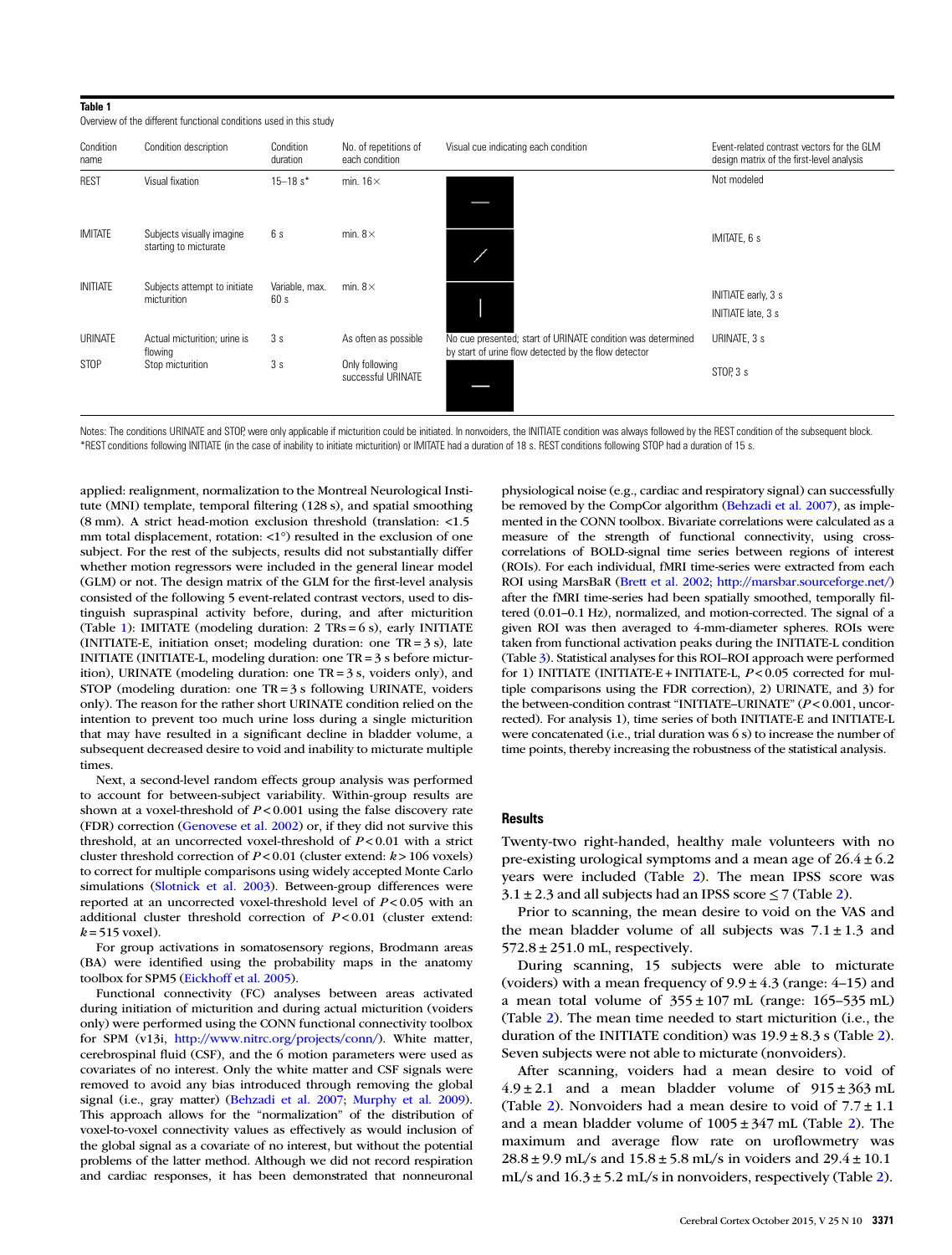# <span id="page-3-0"></span>Table 2

Demographic and urodynamic data of subjects

| Subject   |           | Age (years) |             | <b>IPSS</b> |     | Number of<br>successful<br>micturitions during<br>fMRI experiment | Total voided<br>volume (mL)<br>during fMRI<br>experiment | Mean time (s)<br>required to start<br>micturition during<br>fMRI experiment | Desire to void (VAS<br>0-10) prior to fMRI<br>experiment |             | Bladder volume<br>(mL) prior to fMRI<br>experiment |             | Desire to void IVAS<br>0-10] after fMRI<br>experiment |             | Bladder volume (mL)<br>after fMRI experiment |             | $Q_{\text{max}}$ (mL/s) on<br>uroflowmetry after<br>fMRI experiment |             | $Q_{\text{ave}}$ (mL/s) on<br>uroflowmetry after<br>fMRI experiment |             |
|-----------|-----------|-------------|-------------|-------------|-----|-------------------------------------------------------------------|----------------------------------------------------------|-----------------------------------------------------------------------------|----------------------------------------------------------|-------------|----------------------------------------------------|-------------|-------------------------------------------------------|-------------|----------------------------------------------|-------------|---------------------------------------------------------------------|-------------|---------------------------------------------------------------------|-------------|
|           | <b>NV</b> |             | <b>NV</b>   |             | NV  | V only                                                            | V only                                                   | V only                                                                      | $\mathcal{U}$                                            | <b>NV</b>   |                                                    | <b>NV</b>   |                                                       | <b>NV</b>   |                                              | <b>NV</b>   |                                                                     | <b>NV</b>   |                                                                     | <b>NV</b>   |
|           |           | 31          | 41          |             |     | 15                                                                | 425                                                      | 10.6                                                                        | 5.2                                                      | 6.6         | 290                                                | 900         | 1.9                                                   | 6.3         | 354                                          | 1180        | 26.9                                                                | 10.4        | 15.7                                                                | 6.5         |
|           |           | 35          | 28          |             |     | 15                                                                | 355                                                      | 9.8                                                                         | 8.5                                                      | 6.5         | 640                                                | 700         | 6.9                                                   | 8.6         | 1080                                         | 1109        | 38.8                                                                | 22.9        | 18.8                                                                | 11.3        |
|           |           | 24          | 33          |             |     | 13                                                                | 305                                                      | 25.5                                                                        | 6.7                                                      | 5.1         | 510                                                | 515         | 4.2                                                   | 6.2         | 812                                          | 954         | 22.2                                                                | 40.9        | 13.8                                                                | 21.7        |
|           |           | 20          | 25          |             |     | 13                                                                | 345                                                      | 16.3                                                                        | 8.2                                                      | 7.9         | 630                                                | 740         | 4.6                                                   | 9.0         | 892                                          | 1425        | 35.1                                                                | 42.2        | 20.7                                                                | 21.3        |
|           |           | 32          | 18          |             |     | 10                                                                | 400                                                      | 29.6                                                                        | 7.4                                                      | 7.6         | 600                                                | 231         | 8.6                                                   | 9.0         | 1229                                         | 1354        | 13.2                                                                | 32.8        | 8.9                                                                 | 17.3        |
|           |           | 22          | 18          |             |     | 12                                                                | 255                                                      | 19.5                                                                        | 8.0                                                      | 5.3         | 448                                                | 200         | 3.7                                                   | 6.9         | 1139                                         | 445         | 23.3                                                                | 27.1        | 9.3                                                                 | 16.1        |
|           |           | 26          | 27          |             |     |                                                                   | 165                                                      | 20.3                                                                        | 9.9                                                      | 8.3         | 1091                                               | 411         | 6.4                                                   | 7.9         | 1091                                         | 568         | 23.7                                                                | 29.7        | 8.7                                                                 | 20.2        |
|           |           | 21          |             |             |     |                                                                   | 195                                                      | 34.6                                                                        | 8.4                                                      |             | 796                                                |             | 6.7                                                   |             | 849                                          |             | 34.5                                                                |             | 20.9                                                                |             |
|           |           | 31          |             |             |     |                                                                   | 445                                                      | 14.9                                                                        | 6.9                                                      |             | 523                                                |             | 6.2                                                   |             | 1236                                         |             | 42.1                                                                |             | 25.3                                                                |             |
| 10        |           | 29          |             |             |     |                                                                   | 535                                                      | 10.3                                                                        | 5.8                                                      |             | 160                                                |             | 2.9                                                   |             | 269                                          |             | 13.7                                                                |             | 7.8                                                                 |             |
| 11        |           | 21          |             |             |     |                                                                   | 490                                                      | 20.1                                                                        | 5.3                                                      |             | 310                                                |             | 1.6                                                   |             | 360                                          |             | 43.3                                                                |             | 19.9                                                                |             |
| 12        |           | 21          |             |             |     |                                                                   | 420                                                      | 16.8                                                                        | 7.0                                                      |             | 880                                                |             | 7.2                                                   |             | 1244                                         |             | 21.7                                                                |             | 10.9                                                                |             |
| 13        |           | 33          |             |             |     |                                                                   | 280                                                      | 36.3                                                                        | 6.6                                                      |             | 429                                                |             | 4.2                                                   |             | 1502                                         |             | 31.2                                                                |             | 16.5                                                                |             |
| 14        |           | 21          |             |             |     |                                                                   | 430                                                      | 14.7                                                                        | 7.2                                                      |             | 818                                                |             | 3.2                                                   |             | 737                                          |             | 40.4                                                                |             | 24.7                                                                |             |
| $15*$     |           | 23          |             |             |     |                                                                   | 280                                                      | 18.6                                                                        | 8.2                                                      |             | 779                                                |             | 5.9                                                   |             | 937                                          |             | 21.3                                                                |             | 15.3                                                                |             |
| Mean      |           | 26.0        | 27.1        | 3.3         | 2.6 | 9.9                                                               | 355                                                      | 19.9                                                                        | 7.3                                                      | 6.8         | 594                                                | 528         | 4.9                                                   | 7.7         | 915                                          | 1005        | 28.8                                                                | 29.4        | 15.8                                                                | 16.3        |
| $±$ SD    |           | 5.3         | 7.5         | 2.5         | 2.0 | 4.3                                                               | 107                                                      | 8.3                                                                         | 1.3                                                      | 1.2         | 251                                                | 246         | 2.1                                                   | 1.1         | 363                                          | 347         | 9.9                                                                 | 10.1        | 5.8                                                                 | 5.2         |
| $t$ -test |           |             | $P = 0.435$ | $P = 0.384$ |     | n/a                                                               | n/a                                                      | n/a                                                                         |                                                          | $P = 0.990$ |                                                    | $P = 0.782$ |                                                       | $P = 0.084$ |                                              | $P = 0.877$ |                                                                     | $P = 0.814$ |                                                                     | $P = 0.732$ |

Note: Demographic and urodynamic data of the 22 male volunteers, 15 voiders (V) and 7 nonvoiders (NV).

IPSS, International Prostate Symptom Score; fMRI, functional magnetic resonance imaging; VAS, visual analog scale;  $Q_{\rm max}$ , maximum flow rate,  $Q_{\rm ave}$ , average flow rate.

\*Subject 15 of the voiders group was excluded from the final fMRI analysis due to significant head motion during the experiment.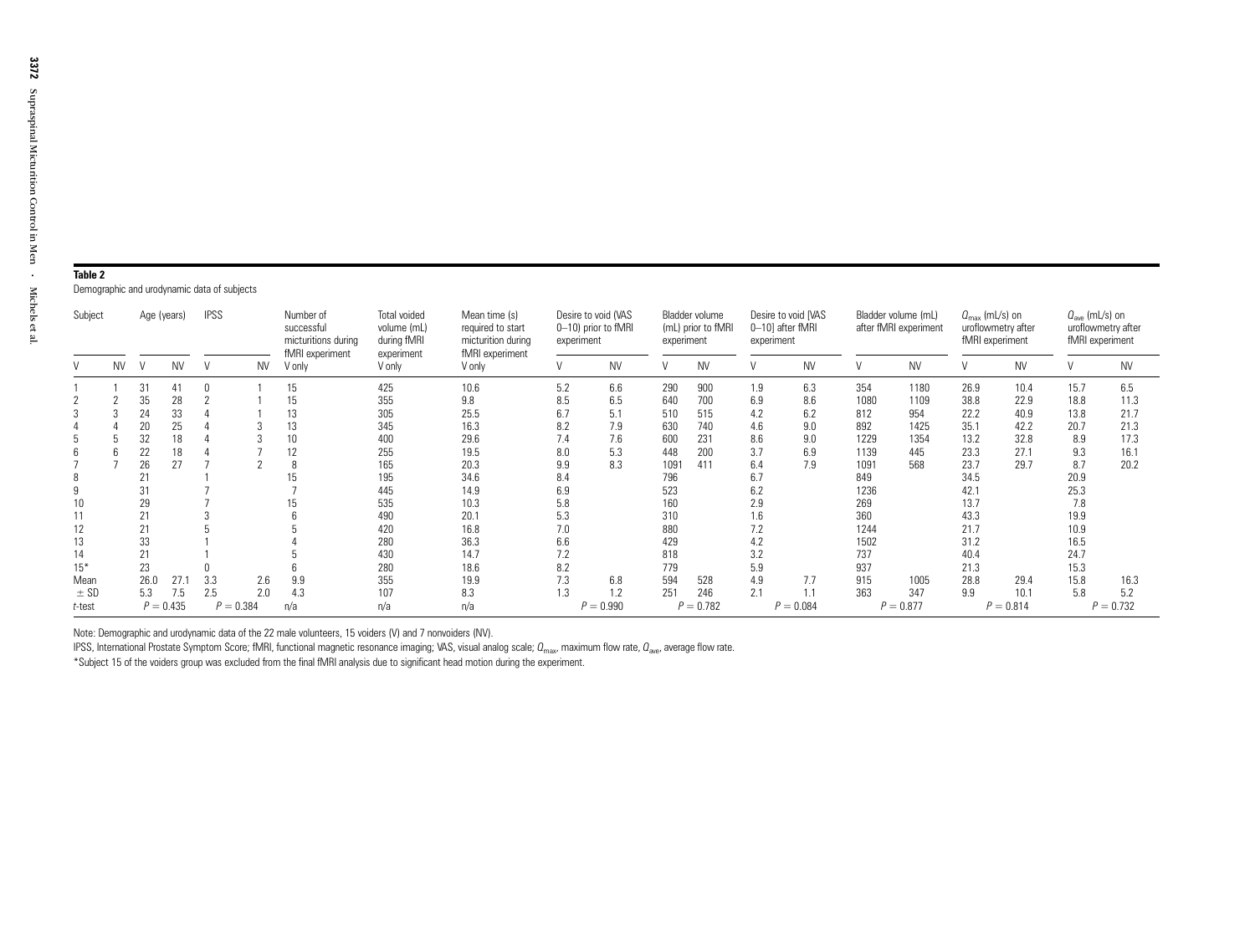<span id="page-4-0"></span>There were no differences between voiders and nonvoiders with respect to age, IPSS, desire to void before and after scanning, bladder volume before and after scanning or maximum and average flow rate (all  $P$  values > 0.05, unpaired *t*-tests) (Table [2](#page-3-0)).

One of the voiders had to be excluded from fMRI data analysis due to significant head movement in the scanner. The following fMRI results were therefore generated from 14 voiders and 7 nonvoiders.

# Activation Patterns

During IMITATE, both groups of subjects showed activity (P < 0.01) in the middle frontal gyrus (MFG), temporal, and cerebellar areas (Table 3). Activity in the inferior frontal gyrus (IFG) was only detected in voiders while activity in the insular cortex and supramarginal gyrus (SMG) was only detected in nonvoiders. Statistical comparison of voiders with nonvoiders did not yield significant differences.

During INITIATE-E, voiders demonstrated significant activity  $(P<0.01)$  in the IFG bilaterally, the right insula, and the PAG

(Table 3, Fig. [2](#page-5-0)). Nonvoiders demonstrated significant activity  $(P<0.01)$  only in the cerebellum (Table 3 and Fig. [2](#page-5-0)). Comparison of both groups did not yield any significant differences.

During INITIATE-L, voiders demonstrated significant BOLDsignal increase  $(P< 0.001$ , FDR corrected) in OP 1 and OP 4 [\(Eickhoff et al. 2010](#page-10-0)) and MFG bilaterally, left cerebellum, left thalamus (ventral posterolateral nucleus), left middle temporal gyrus (MTG), left precentral gyrus (PreCG), right posterior cingulate cortex (PCC), right precuneus, and the right pons (Table 3 and Fig. [2](#page-5-0)). In contrast, nonvoiders had significant BOLD-signal increases  $(P < 0.01)$  in the superior temporal gyrus (STG) and inferior parietal lobe (IPL) bilaterally, left OP 4, left parahippocampal gyrus (PHG), left anterior midcingulate cortex (aMCC), right posterior midcingulate cortex (pMCC), right PCC, right superior frontal gyrus (SFG), right MTG, and right SMG (Table 3 and Fig. [2](#page-5-0)). Overall, the level of significance for BOLD-signal increases during INITIATE-L in voiders ( $P = 0.001$ ) was higher than in nonvoiders ( $P = 0.01$ ) and also higher than during IMITATE, INITIATE-E, and URINATE in voiders (Table 3 and Fig. [2](#page-5-0)).

#### Table 3

Locations of supraspinal peak activation during the different micturition-related conditions

| Voiders $(n = 14)$                                                       |                |            |            |                  |                      |       | Nonvoiders $(n = 7)$ |           |            |                                         |                      |       |                  |
|--------------------------------------------------------------------------|----------------|------------|------------|------------------|----------------------|-------|----------------------|-----------|------------|-----------------------------------------|----------------------|-------|------------------|
| Region                                                                   | <b>BA</b>      | <b>HEM</b> | $t$ -value |                  | MNI coordinates (mm) |       | Region               | <b>BA</b> | <b>HEM</b> | $t$ -value                              | MNI coordinates (mm) |       |                  |
|                                                                          |                |            |            | Х                | y                    | Z     |                      |           |            |                                         | Х                    | y     | $\boldsymbol{Z}$ |
| <b>IMITATE</b>                                                           |                |            |            |                  |                      |       |                      |           |            |                                         |                      |       |                  |
| $P < 0.01$ cluster-corrected, $k > 106$                                  |                |            |            |                  |                      |       |                      |           |            |                                         |                      |       |                  |
| IFG                                                                      | 46             | LH         | 4.13       | $-48$            | 45                   | 3     | <b>CT</b>            | n/a       | LH         | 3.98                                    | $-36$                | $-75$ | $-30$            |
| <b>MFG</b>                                                               | 10             | LH         | 4.66       | $-45$            | 48                   | $-9$  | <b>MTG</b>           | 21        | <b>RH</b>  | 6.18                                    | 57                   | $-51$ | 3                |
| STG (temporopolar)                                                       | 38             | LH         | 5.00       | $-54$            | 12                   | $-9$  | STG (temporopolar)   | 38        | RH         | 4.61                                    | 57                   | 15    | $-6$             |
| <b>CT</b>                                                                | n/a            | LH         | 4.64       | $-36$            | $-57$                | $-36$ | <b>SMG</b>           | 40        | <b>RH</b>  | 4.56                                    | 51                   | $-48$ | 30               |
| <b>CT</b>                                                                | n/a            | <b>RH</b>  | 4.39       | 42               | $-57$                | $-33$ | <b>MFG</b>           | 47        | <b>RH</b>  | 4.5                                     | 48                   | 45    | $-9$             |
| STG (temporopolar)                                                       | 38             | <b>RH</b>  | 3.89       | 57               | 12                   | $-6$  | Insula               | 13        | RH         | 4.31                                    | 38                   | 15    | 9                |
| <b>INITIATE-E</b>                                                        |                |            |            |                  |                      |       |                      |           |            |                                         |                      |       |                  |
| $P < 0.01$ cluster-corrected, $k > 106$                                  |                |            |            |                  |                      |       |                      |           |            |                                         |                      |       |                  |
| IFG                                                                      | 45             | LH         | 3.00       | $-33$            | 24                   | 3     | Cerebellum           | n/a       | LH         | 3.36                                    | $-18$                | $-36$ | $-24$            |
| brainstem/PAG                                                            | n/a            | LH         | 2.90       | $-6$             | $-15$                | $-6$  |                      |           |            |                                         |                      |       |                  |
| IFG                                                                      | 45             | RH         | 3.39       | 63               | 18                   | 18    |                      |           |            |                                         |                      |       |                  |
| Insula (anterior)                                                        | 13             | <b>RH</b>  | 3.31       | 36               | 18                   | 9     |                      |           |            |                                         |                      |       |                  |
|                                                                          |                |            |            |                  |                      |       |                      |           |            |                                         |                      |       |                  |
| <b>INITIATE-L</b>                                                        |                |            |            |                  |                      |       |                      |           |            | $P < 0.01$ cluster-corrected, $k > 106$ |                      |       |                  |
| $P < 0.001$ (FDR corrected), cluster-corrected, $k > 106$<br>PoCG (OP 1) | 40             | LH         | 6.67       | $-57$            | $-27$                | 18    | PoCG (OP 4)          |           | LH         | 4.85                                    | $-63$                | $-12$ |                  |
| <b>CT</b>                                                                |                | LH         | 5.15       | $-42$            | $-51$                |       | PHG                  | 43        | LH         |                                         |                      |       | 18               |
|                                                                          | n/a            |            |            |                  |                      | $-39$ |                      | 30        |            | 3.34                                    | $-18$                | $-51$ | $\mathbf{0}$     |
| Thalamus (VPL)                                                           | n/a            | LH         | 4.77       | $-18$            | $-18$                | 6     | aMCC (ROI 6)         | 24        | LH         | 3.34                                    | $-6$                 | 9     | 27               |
| <b>MTG</b>                                                               | 37             | LH         | 5.37       | $-51$            | $-63$                | 3     | IPL                  | 40        | LH         | 4.43                                    | $-41$                | $-36$ | 48               |
| <b>MFG</b>                                                               | 9              | LH         | 5.29       | $-30$            | 30                   | 36    | <b>STG</b>           | 22        | LH         | 4.59                                    | $-57$                | 0     | 0                |
| PreCG                                                                    | 6              | LH         | 4.8        | $-57$            | 6                    | 14    | pMCC (ROI 8)         | 6         | <b>RH</b>  | 3.24                                    | 3                    | $-12$ | 51               |
| <b>MFG</b>                                                               | 47             | <b>RH</b>  | 7.29       | 48               | 45                   | $-6$  | STG (temporopolar)   | 38        | <b>RH</b>  | 5.95                                    | 48                   | 12    | $-18$            |
| PoCG (OP 4)                                                              | 40             | RH         | 7.18       | 63               | $-18$                | 18    | <b>PCC (ROI 12)</b>  | 30        | <b>RH</b>  | 3.68                                    | 24                   | $-60$ | 6                |
| PCC (ROI 10)                                                             | 31             | <b>RH</b>  | 5.51       | 12               | $-30$                | 42    | SFG                  | 10        | <b>RH</b>  | 5.54                                    | 36                   | 54    | 24               |
| Pons (PMC)                                                               | n/a            | <b>RH</b>  | 5.48       | $\boldsymbol{6}$ | $-30$                | $-24$ | SFG                  | 9         | <b>RH</b>  | 4.35                                    | 18                   | 54    | 24               |
| Precuneus                                                                | $\overline{7}$ | RH         | 4.59       | 15               | $-72$                | 48    | <b>MTG</b>           | 21        | <b>RH</b>  | 4.48                                    | 63                   | $-51$ | 3                |
|                                                                          |                |            |            |                  |                      |       | <b>IPL</b>           | 40        | <b>RH</b>  | 5.01                                    | 63                   | $-39$ | 24               |
|                                                                          |                |            |            |                  |                      |       | SMG                  | 40        | RH         | 4.59                                    | 54                   | $-48$ | 18               |
| URINATE                                                                  |                |            |            |                  |                      |       |                      |           |            |                                         |                      |       |                  |
| $P < 0.01$ cluster-corrected, $k > 106$                                  |                |            |            |                  |                      |       |                      |           |            |                                         |                      |       |                  |
| <b>CT</b>                                                                | n/a            | RH         | 3.47       | 30               | $-57$                | $-45$ |                      |           |            |                                         |                      |       |                  |
| STOP                                                                     |                |            |            |                  |                      |       |                      |           |            |                                         |                      |       |                  |
| $P < 0.01$ cluster-corrected, $k > 106$                                  |                |            |            |                  |                      |       |                      |           |            |                                         |                      |       |                  |
| ACC                                                                      | 32             | LH         | 4.99       | $-12$            | 42                   | 6     |                      |           |            |                                         |                      |       |                  |
| Cerebellum                                                               | n/a            | LH         | 3.57       | $-3$             | $-42$                | $-9$  |                      |           |            |                                         |                      |       |                  |
| PAG                                                                      | n/a            | <b>RH</b>  | 3.57       | 3                | $-27$                | $-15$ |                      |           |            |                                         |                      |       |                  |

Notes: The supraspinal foci of BOLD-signal increase during the different conditions compared with REST within both groups, (voiders and nonvoiders). In voiders all 5 conditions (IMITATE, INITIATE-E, INITIATE-L, URINATE, and STOP) were applicable, whereas in nonvoiders only 3 conditions (IMITATE, INITIATE-E, and INITIATE-L) were applicable.

The specifications relating to ROI (region of interest) determination in cingulate cortex areas is based on the study of [Torta and Cauda \(2011\).](#page-11-0)

ACC, anterior cingulate cortex; aMCC, anterior midcingulate cortex; BA, Brodmann area; CT, cerebellar tonsil; HEM, hemisphere; IFG, inferior frontal gyrus; LH, left hemisphere; IPL, inferior parietal lobe; MFG, middle frontal gyrus; MNI, Montreal Neurological Institute; MTG, middle temporal gyrus; OP, parietal operculum; PAG, periaqueductal gray; PCC, posterior cingulate cortex; PHG, parahippocampal gyrus; PMC, pontine micturition center; pMCC, posterior midcingulate cortex; PoCG, postcentral gyrus; PreCG, precentral gyrus; RH, right hemisphere; SMG, supramarginal gyrus; STG, superior temporal gyrus; VPL, ventral posterolateral nucleus.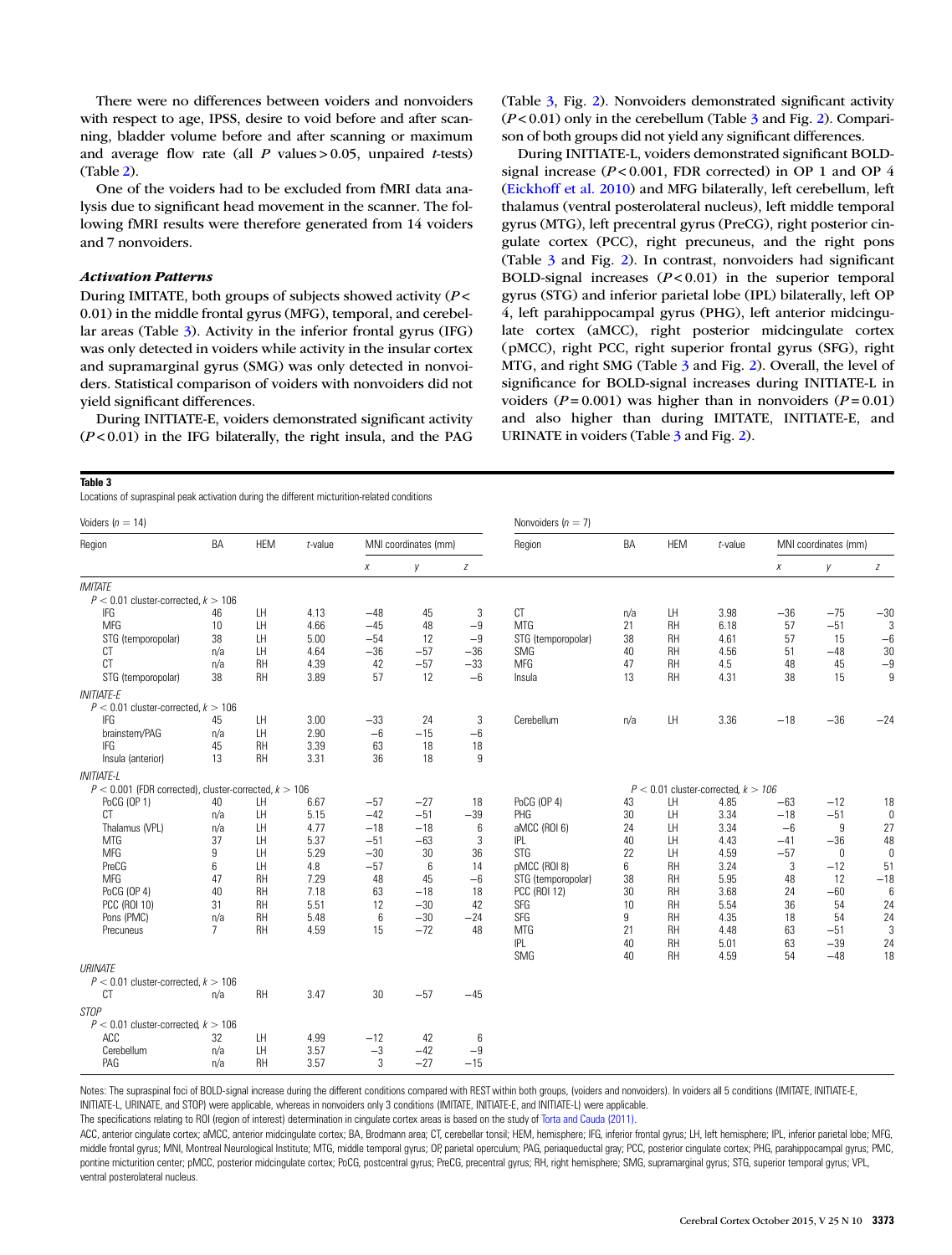<span id="page-5-0"></span>

Figure 2. Rendered brain displaying BOLD-signal peaks during different conditions (IMITATE, INITIATE-L, URINATE, and STOP) compared with REST in subjects who were able (voiders) and those unable (nonvoiders) to void during scanning. ACC, anterior cingulate cortex; LH, left hemisphere; RH, right hemisphere; IFG, inferior frontal gyrus; PAG, periaqueductal gray; PoCG, postcentral gyrus; OP, parietal operculum; aMCC, anterior midcingulate cortex; pMCC, posterior midcingulate cortex.

The contrast of voiders versus nonvoiders showed voiderspecific BOLD-signal increases in the right PCC and pMCC, right OP 1 and OP 4, right PAG, left cerebellum, and pons (Table [4](#page-6-0) and Fig. [3\)](#page-6-0). The contrast nonvoiders versus voiders did not yield significant differences.

During URINATE, voiders demonstrated significant activity  $(P<0.01)$  only in the cerebellum (Table [3](#page-4-0) and Fig. 2).

Interrupting micturition (STOP condition) in voiders demonstrated significant activation in the PAG, anterior cingulate cortex (ACC), and cerebellum (Table [3](#page-4-0) and Fig. 2).

# BOLD-Signal Changes in the Pons

In voiders, BOLD signal response in the pons (6, −30, −24) for each condition showed the strongest increase during the INITIATE-L condition (Fig.  $4a$  $4a$ ). BOLD responses during IMITATE and URINATE were negative and around zero, respectively (Fig.  $4a$  $4a$ ).

Fitted BOLD-signal responses of individual voiders plotted over the entire measurement demonstrated BOLD signal peaks only during INITIATE-L, which correlated with the number of successful micturitions (Fig.  $4b$  $4b$ ,c). Nonvoiders generally did not show modulated BOLD responses in the pons during INITIATE-L.

# Functional Connectivity Analysis

The findings of the FC analysis are summarized in Figure [5](#page-8-0). Voiders showed a strong positive coupling (red lines) between almost all areas activated during INITIATE (except for the left MFG) at a high statistical threshold  $(P< 0.05,$  FDR corrected, Fig. [5](#page-8-0)A), including cortical (e.g., right MFG), and sub-cortical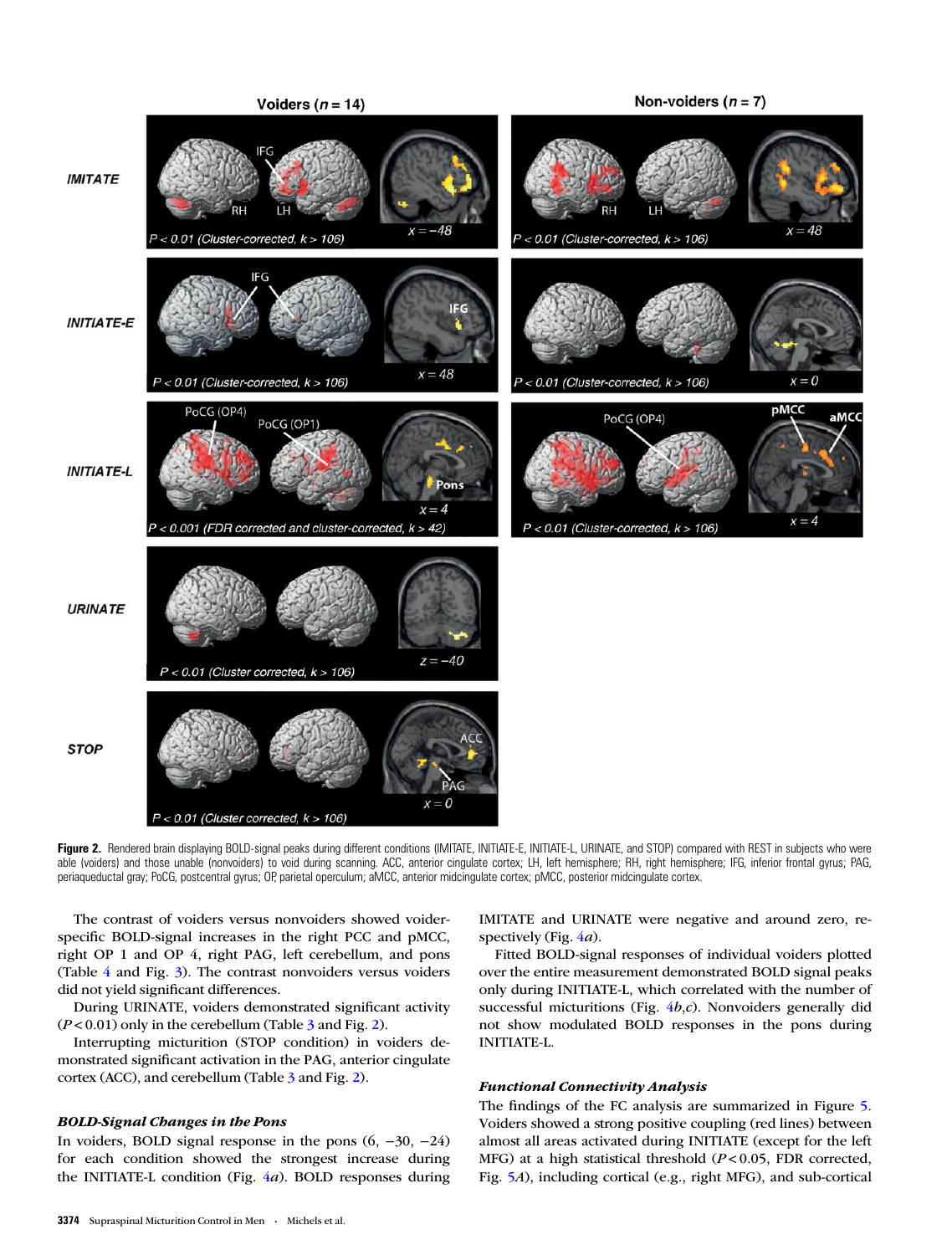<span id="page-6-0"></span>(e.g., PMC) regions. In contrast, these areas were only moderately strongly connected during URINATE (PCC—precuneus, OP4, and MTG; OP1—OP4, MTG). The between-condition contrast "INITIATE-URINATE" (P<0.001, uncorrected) revealed a stronger inter-regional coupling during the initiation of micturition between the OP1/OP4 areas and the MFG, thalamus, and MTG (OP 1 only). The only coupling during urination that was stronger than during initiation (blue line) was that between the left MFG and the cerebellar tonsil (CT).

# **Discussion**

The results of this study have afforded several novel insights into the control of micturition. Firstly, in voiders, supraspinal activity, including in the pons, is most prominent just before micturition and subsides once actual micturition has started. Secondly, initiation of micturition in voiders induces significant activity in the brainstem, insula, thalamus, PFC, OP, and cingulate cortex. Thirdly, inter-regional coupling is significantly stronger during initiation of micturition than during actual micturition, especially between the OP, MFG, and thalamus.

In addition, we observed that nonvoiders demonstrate reduced supraspinal activity in both the aforementioned cortical network and in brainstem regions, that is, the pons and PAG, compared with voiders.

### Table 4

Differences in supraspinal peak activation between voiders and nonvoiders

Voiders versus nonvoiders

| Region                                  | BA                       | <b>HEM</b> | $t$ -value | MNI coordinates (mm) |       |       |  |  |
|-----------------------------------------|--------------------------|------------|------------|----------------------|-------|-------|--|--|
|                                         |                          |            |            | X                    | γ     | Z     |  |  |
| <b>INITIATE-L</b>                       |                          |            |            |                      |       |       |  |  |
| $P < 0.05$ cluster corrected, $k > 515$ |                          |            |            |                      |       |       |  |  |
| Cerebellum (culmen)                     | n/a                      | LΗ         | 2.99       | $-3$                 | $-54$ | $-9$  |  |  |
| Pons (PMC)                              | n/a                      | LΗ         | 3.13       | $-6$                 | $-27$ | $-21$ |  |  |
| Pons (PMC)                              | n/a                      |            | 3.12       | 0                    | $-27$ | $-27$ |  |  |
| pMCC (ROI 8)                            | 24                       | RH         | 4.25       | 18                   | $-9$  | 42    |  |  |
| PCC (ROI 10)                            | 31                       | RH         | 3.72       | 21                   | $-36$ | 36    |  |  |
| PoCG (OP1)                              | $\overline{\phantom{a}}$ | RH         | 2.20       | 41                   | $-21$ | 30    |  |  |
| PAG                                     | n/a                      | RH         | 2.21       | 9                    | $-26$ | $-5$  |  |  |
| PoCG (OP 4)                             | 3                        | RH         | 2.4        | 60                   | $-15$ | 21    |  |  |

Notes: A comparison of the supraspinal foci of BOLD-signal increase in voiders and nonvoiders. During INITIATE-L, BOLD-signal increases were significantly higher at the indicated locations in voiders compared with nonvoiders. The other conditions, IMITATE and INITIATE-E, did not reveal significant differences between voiders and nonvoiders.

The specifications relating to ROI (region of interest) determination in cingulate cortex areas is based on the study of [Torta and Cauda \(2011\).](#page-11-0) BA, Brodmann area; HEM, hemisphere; LH, left hemisphere; MNI, Montreal Neurological Institute; OP, parietal operculum; PAG, periaqueductal gray; PCC, posterior cingulate cortex; PMC, pontine micturition center; pMCC, posterior midcingulate cortex; PoCG, postcentral gyrus; RH, right hemisphere.

# The Supraspinal Cycle of Micturition and the Bulbospinal Micturition Reflex

In accordance with our first hypothesis, we observed stronger supraspinal activations during initiation than during actual micturition. This finding can be explained by the increased neuronal recruitment and cognitive effort necessary to initiate micturition. Voluntary control of micturition including its initiation usually requires 4 elements; 1) conscious bladder sensation, 2) assessment and integration of environmental, emotional, and social aspects, that is, it is safe, appropriate, and comfortable to micturate, 3) release of the bulbospinal micturition reflex, and 4) adequate sensorimotor function to relax the EUS and pelvic floor muscles [\(Holstege 2005](#page-10-0); [Fowler](#page-10-0) [et al. 2008](#page-10-0); [de Groat and Wickens 2013\)](#page-10-0). In line with these notions, the supraspinal activity we observed included structures involved in 1) interoception, that is, the right anterior insula, PAG, ventral posterior thalamic nucleus [\(Craig 2002](#page-10-0)), 2) decision-making, social judgment, and emotional/motivational processing, that is, the IFG, MFG, and the cingulate cortex [\(Rolls and Grabenhorst 2008;](#page-10-0) [Torta and Cauda 2011](#page-11-0)), 3) execution of the bulbospinal micturition reflex, that is, the pons [\(de Groat and Wickens 2013](#page-10-0)), and 4) sensorimotor control, that is, the precentral gyrus, OP, cingulate cortex, and cerebellum [\(Eickhoff et al. 2010;](#page-10-0) [Torta and Cauda 2011;](#page-11-0) [Manto](#page-10-0) [and Oulad Ben Taib 2013](#page-10-0)).

In contrast to initiation, micturition itself was associated with little supraspinal activity, with significant activity only present in the cerebellum. This observation is in keeping with the reflex-like nature of the micturition process which, once released by supraspinal centers, continues at a spinal level without requiring further supraspinal input. Brain-lesioning and electrophysiological studies in cats have revealed that the micturition is reflex-like mediated by a spinobulbospinal circuitry, the ascending limb of which projects from the sacral spinal cord to the pons, which thereupon sends excitatory signals via the descending limb back to the sacral spinal cord, resulting in micturition ([de Groat and Wickens 2013](#page-10-0)). In this context, it is noteworthy that the localization of peak pontine activation in voiders corresponds well to the dorsomedial pontine activation described as the PMC in previous PET studies of micturition (Table [5\)](#page-8-0). This supports the hypothesis that neurons in the dorsomedial pons of humans have a facilitatory function with respect to micturition similar to that described in cats and other vertebrates [\(Blok and Holstege 1996,](#page-10-0) [1999](#page-10-0)).

Our results are, in many aspects, comparable to those of a recent fMRI study investigating the brain switching circuits



Figure 3. Rendered brain displaying BOLD-signal peaks of voiders versus nonvoiders. LH, left hemisphere; RH, right hemisphere; PoCG, postcentral gyrus; OP, parietal operculum; PAG, periaqueductal gray.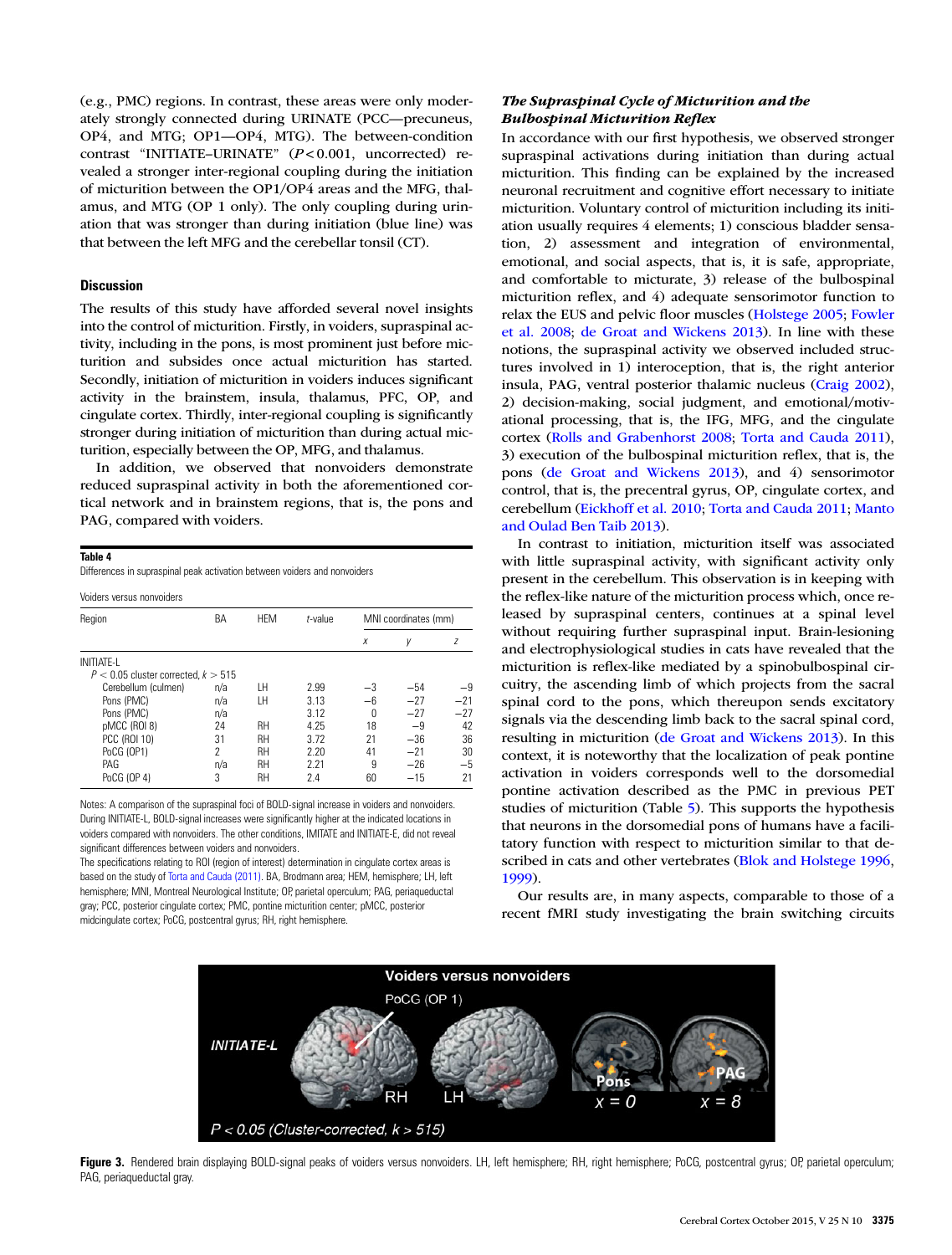<span id="page-7-0"></span>

Figure 4. BOLD-signal changes in the pons (6, -30, -24) of voiders during different micturition-related conditions, that is, IMITATE (gray line), INITIATE-E (dashed line), INITIATE-L (black line), URINATE (dotted line) (a). Fitted BOLD responses in the pons (6, −30, −24) during INITIATE-L of a single subject who was able to micturate 15 times over the course of the experiment (b). Fitted BOLD responses in the pons (6, -30, -24) during INITIATE-L of a single subject who was able to micturate 6 times in the course of the experiment (c).

controlling reflex micturition in anesthetised rats ([Tai et al.](#page-11-0) [2009\)](#page-11-0). While urinary storage was associated with an inactive PMC, switching to micturition when the bladder volume approached the reflex micturition threshold was associated with enhanced PMC activity [\(Tai et al. 2009](#page-11-0)). In our study, significant PMC activity in voiders was observed only a short time prior to micturition onset. This suggests that the PMC plays an essential role in the final step of the initiation process, instigating the switch from storage to actual micturition. In this experiment, in cases in which the PMC could not be activated within the given time frame, no micturition occurred (Fig.  $4b$ , $c$ ).

In line with the current understanding of the neural control of bladder contraction which is, once triggered by the PMC, exclusively driven by parasympathetic input from S2–S4 and not amenable to voluntary interruption, only a voluntarily induced contraction of the EUS can interrupt micturition via reverse spinal feedback to the detrusor [\(Blok 2002;](#page-10-0) [de Groat and](#page-10-0) [Wickens 2013\)](#page-10-0). Recent neuroimaging studies of repetitive pelvic floor contractions (mimicking the interruption of micturition), often showed evidence of supplementary motor area (SMA, BA 6) activation ([Zhang et al. 2005](#page-11-0); [Di Gangi Herms](#page-10-0) [et al. 2006;](#page-10-0) [Seseke et al. 2006](#page-11-0); [Kuhtz-Buschbeck et al. 2007](#page-10-0)). Neither SMA, nor other motor cortex activity, was present at the threshold of  $P < 0.01$  (cluster corrected,  $k > 106$ ) in our study, something probably attributable to differences in the applied protocol. Several of these previous studies used protocols with iterant blocks of repetitive contractions over several seconds (15–32 s) [\(Zhang et al. 2005](#page-11-0); [Kuhtz-Buschbeck et al.](#page-10-0) [2007\)](#page-10-0) or continuous contraction over 2–3 s, repeated 15–33 times [\(Di Gangi Herms et al. 2006;](#page-10-0) [Seseke et al. 2006\)](#page-11-0). In our experiment, the STOP condition involved a single, short EUS

contraction, which was probably insufficient to elicit a significant motor fMRI response, even when the STOP condition was modeled with a duration of 18 s (STOP plus subsequent REST condition; data not shown).

Nevertheless, during interruption of actual micturition we observed activity in the cerebellum, another area related to motor control ([Manto and Oulad Ben Taib 2013](#page-10-0)). Although previous studies have reported cerebellar activity in response to different LUT conditions, its role in micturition control is unclear. Demonstration of fiber connections from the LUT to the cerebellum [\(Sakakibara et al. 2004](#page-11-0)) and its numerous connections to many other parts of the central nervous system, including areas involved in micturition control, lead to the hypothesis that it serves as a modulatory center for various responses, for example, to a full bladder [\(Dietrichs and Haines](#page-10-0) [2002\)](#page-10-0). Patients with cerebellar lesions frequently present with abnormal LUT function, including not only EUS dyscoordination and delayed initiation of micturition but also urgency incontinence and detrusor overactivity ([Sakakibara et al. 2004](#page-11-0); [Chou et al. 2013](#page-10-0)). Urodynamic studies in animals following removal of the cerebellum reported both inhibitory and facilitatory effects on micturition [\(Dietrichs and Haines 2002](#page-10-0); [Sakakibara et al. 2004](#page-11-0)). Such a bidirectional modulatory function of the cerebellum on EUS coordination is supported by the cerebellar activity observed shortly before micturition, during actual micturition, and during interruption of micturition in voiders.

The PAG and ACC activity observed in voiders during the STOP condition probably represents LUT sensory processing in response to micturition interruption. Both areas have frequently been implicated in LUT interoceptive processes during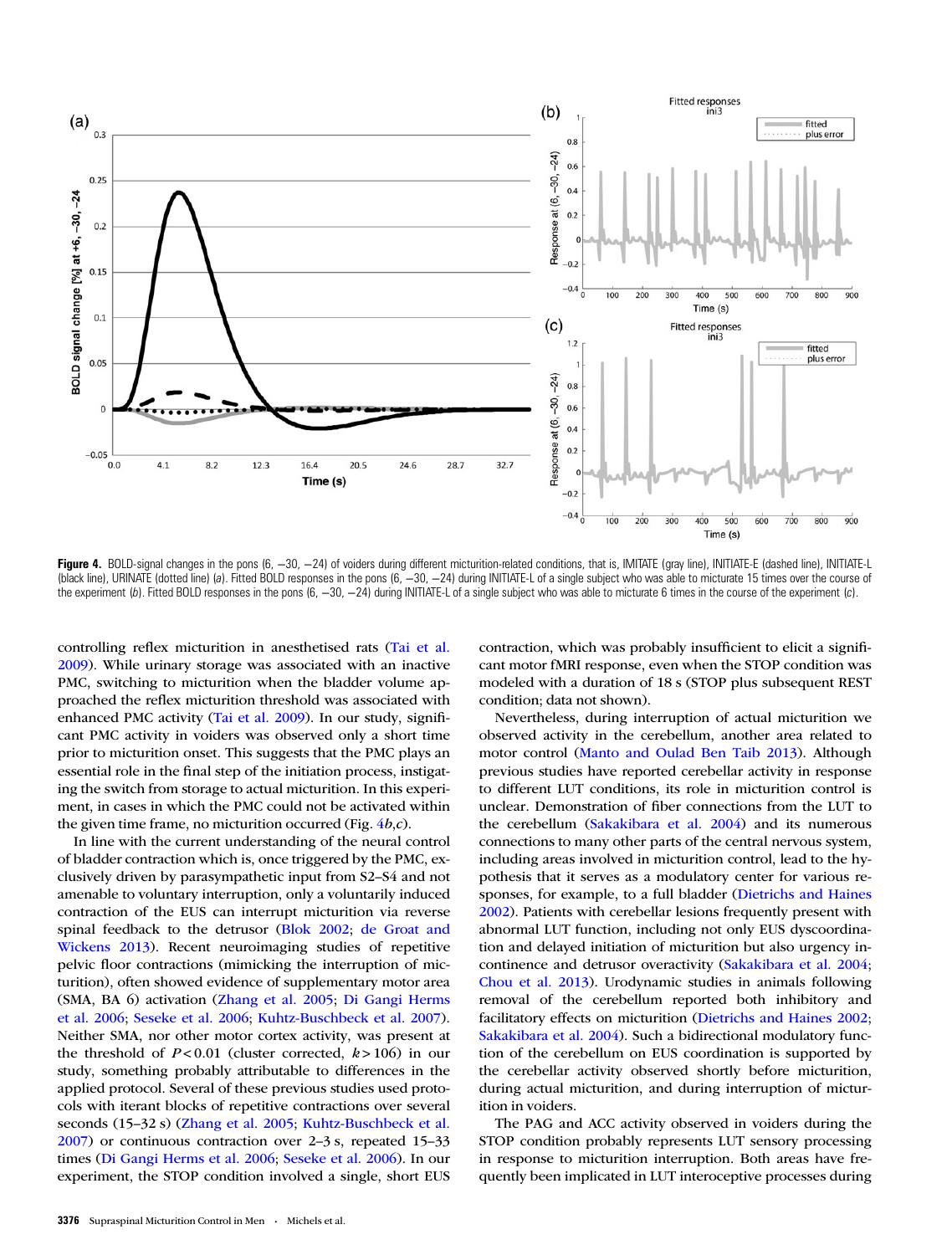<span id="page-8-0"></span>

Figure 5. Summary of the functional connectivity (FC) analysis for voiders. FC during INITIATE (=INITIATE-E + INITIATE-L,  $P < 0.05$ , FDR corrected) (a). FC during URINATE  $(P < 0.05$ , FDR corrected) (b). FC for the contrast "INITIATE-URINATE" (P < 0.001, uncorrected) (c). The red lines indicate that coupling between connected areas was significantly stronger for the contrasts INITIATE versus REST, URINATE versus REST, and INITIATE versus URINATE. The blue line indicates a significantly stronger coupling between left MFG and CT for the contrast URINATE versus INITIATE. CT, cerebellar tonsil; LH, left hemisphere; MFG, middle frontal gyrus; MTG, middle temporal gyrus; OP, parietal operculum; PCC, posterior cingulate cortex; PMC, pontine micturition center; PoCG, postcentral gyrus; PreCG, precentral gyrus; RH, right hemisphere; VPL, ventral posterolateral nucleus.

| Table 5                                                                        |  |
|--------------------------------------------------------------------------------|--|
| Activation foci in the pontine micturition center from the previous literature |  |

| Author          | Year | Method       | MNI coordinates (mm) |       |       |  |  |
|-----------------|------|--------------|----------------------|-------|-------|--|--|
|                 |      |              | X                    |       |       |  |  |
| Fukuyama et al. | 1996 | <b>SPECT</b> | 9                    | $-20$ | $-25$ |  |  |
| Blok et al.     | 1997 | PFT          | 12                   | $-46$ | $-27$ |  |  |
| Blok et al.     | 1998 | PET          | 18                   | $-44$ | $-32$ |  |  |
| Nour et al.     | 2000 | PET          | 3                    | $-38$ | $-37$ |  |  |
| Our study       | 2013 | fMRI         | 6                    | $-30$ | $-24$ |  |  |

Notes: The coordinates of the activation foci of the pontine micturition center reported in human neuroimaging studies during actual micturition. Coordinates originally given as Talairach coordinates have been converted to MNI coordinates. SPECT, single photon emission computed tomography; PET, positron emission tomography; fMRI, functional magnetic resonance imaging.

urinary storage and bladder filling [\(Fowler and Grif](#page-10-0)fiths 2010). However, interruption of micturition by EUS contraction is a strong inhibitor of the micturition reflex at the spinal cord level through increased pudendal afferent firing. In turn, such

pudendal stimulation affects supraspinal sensory processing, manifested as decreased desire to void [\(Burgio et al. 1998;](#page-10-0) [Mehnert et al. 2008](#page-10-0)). This might explain the rather moderate increase in PAG and ACC activity and the lack of significant activity in other areas of LUT interoception such as the insula, thalamus, and OP1.

# Supraspinal Initiation of Micturition

Our findings are also supportive of our second hypothesis, in that initiation of micturition involves several supraspinal areas beyond the brainstem. In the healthy state, initiation of micturition requires a voluntary decision and subsequent neuronal implementation. An area frequently associated with decisionmaking and executive function is the PFC. Clinical observations ([Ueki 1960;](#page-11-0) [Andrew and Nathan 1964](#page-10-0)) in patients with loss of voluntary micturition control due to forebrain lesions indicated an important role for the PFC in the control of micturition. Recent animal [\(Yamamoto et al. 2010](#page-11-0); [Nishijima et al.](#page-10-0)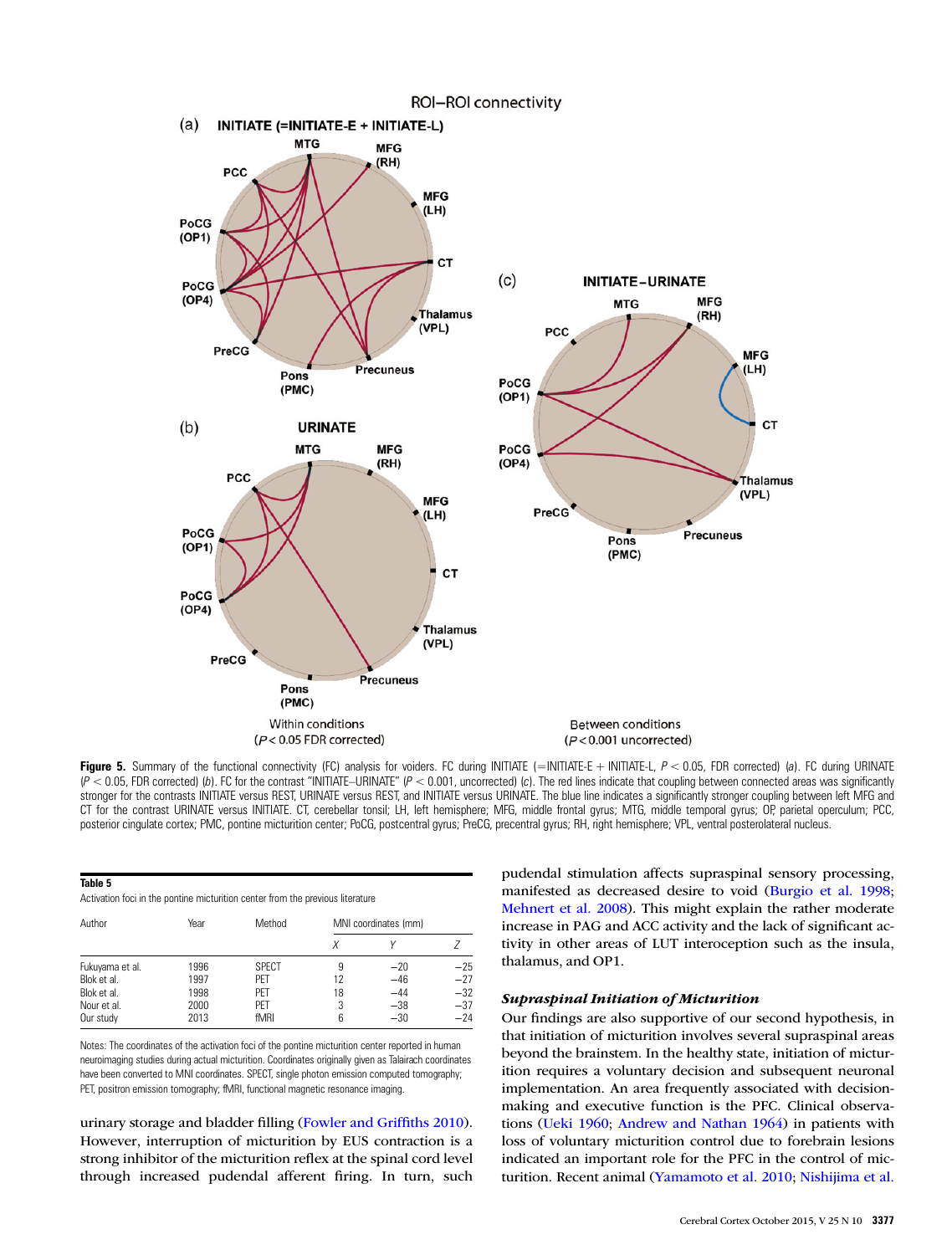[2012\)](#page-10-0) and PET studies in healthy humans [\(Blok et al. 1997](#page-10-0), [1998;](#page-10-0) [Nour et al. 2000](#page-10-0)) have also demonstrated significant PFC involvement in micturition control. We observed bilateral IFG activity during INITIATE-E and bilateral MFG activity during INITIATE-L. In our study, the BOLD signal changes in the MFG and IFG were in regions similar to those observed in prior PET micturition studies ([Fukuyama et al. 1996](#page-10-0); [Blok et al. 1997](#page-10-0), [1998;](#page-10-0) [Nour et al. 2000\)](#page-10-0). However, it remains unclear whether the PFC inhibits or excites the micturition process or indeed has both functions. Clinical observations support the assumption that the PFC has a predominantly inhibitory function, as lesions in this region tend to lead to urinary urgency and urge incontinence, possibly due to premature or disinhibited release of the micturition reflex [\(Andrew and Nathan 1964](#page-10-0); [Sakakibara et al. 1996](#page-11-0), [1999](#page-11-0)). Animal studies suggest that there are both excitatory and inhibitory micturition neurons distributed within the PFC ([Yamamoto et al. 2010](#page-11-0); [Nishijima et al.](#page-10-0) [2012\)](#page-10-0). This would be in line with the notion that activation of the PFC is specifically relevant to deciding whether or not to start micturition ([Blok 2002;](#page-10-0) [Kavia et al. 2005](#page-10-0)). The PFC is unlikely, however, to be an isolated decision center—more likely it is part of a network that not only processes sensory evidence to compute a decision but also translates this evidence into an action, that is, micturition [\(Heekeren et al. 2008](#page-10-0)). Parietal and prefrontal areas in particular (activated in voiders), have been described as important components in perceptual decisionmaking [\(Heekeren et al. 2008;](#page-10-0) [Kable and Glimcher 2009](#page-10-0)).

The frontoparietal areas activated in voiders during micturition initiation; the superior dorsal and inferior parietal lobes, IFG, MFG, and anterior insula, correspond to several core components of the proposed ventral and dorsal frontoparietal networks, with the former involved in interruption and resetting of ongoing activity and the latter selecting and linking stimuli and responses ([Corbetta et al. 2008](#page-10-0)).

We observed parietal activity during INITIATE-L in voiders in OP1 and OP4. OP1 is implicated in interoception and has dense connections to both anterior parietal and thalamic areas, including the VPL. It is also associated with the integrative aspects of somatosensory processing ([Eickhoff et al. 2010\)](#page-10-0) that may include processing of feedback information from the pelvic floor muscles and EUS. OP4 has sensorimotor functions with connections to frontal and primary sensorimotor areas that support basic sensorimotor processing and action control functions [\(Eickhoff et al. 2010\)](#page-10-0) such as relaxation of the pelvic floor musculature and the EUS in preparation to pass urine. Indeed, we found significant FC of OP4 to the MFG, preCG, and CT, reflecting the sensorimotor involvement of OP4 in micturition initiation. Moreover, significantly stronger FC was observed between MFG and OP1/OP4 during initiation, as compared with micturition, suggesting that frontoparietal interactions are important for switching from storage to micturition.

Another relevant structure for micturition control is the cingulate cortex. It is considered important for not only the sensorimotor, but also emotional and motivational, aspects of micturition [\(Fowler and Grif](#page-10-0)fiths 2010; [Torta and Cauda 2011\)](#page-11-0). We found significant PCC activity in voiders during INITIATE-L, similar to the findings of a previous study in healthy women with full bladders interpreted as motivational representation of bladder fullness, to prompt emptying of the bladder before becoming too full ([Dasgupta et al. 2005](#page-10-0)). Our connectivity analysis demonstrated significant interactions of the PCC with several areas including OP1 and 4 during INITIATE-L, indicating that tight

3378 Supraspinal Micturition Control in Men · Michels et al.

coupling and information flow between the cingulate and somatosensory cortices may be necessary for initiating micturition.

# Supraspinal Functional Connectivity

In line with our third hypothesis, we observed significantly stronger inter-regional coupling during initiation of micturition compared with actual micturition, mainly driven by the stronger FC between OP, MFG, and thalamus during initiation of micturition (Fig. [5](#page-8-0)c). This finding strongly indicates that the frontoparietal network plays an important role in the neural orchestration of micturition initiation.

The only functional coupling that was significantly stronger during micturition with respect to initiation was seen between the left MFG and the cerebellum. Based on the aforementioned functional properties of the MFG and cerebellum, that is, planning, decision-making and a modulatory function on EUS coordination, this finding may reflect the planning of EUS contraction required for ceasing micturition.

#### Differences Between Voiders and Nonvoiders

Nonvoiders, as compared with voiders, lack significant pontine, that is, PMC, activity during INITIATE-E and INITIATE-L. In accordance with the known function of the PMC, this finding is expected and probably causative of the unsuccessful attempt to micturate. However, lacking PMC activity may well be only the final element of an activation cascade not initiated in nonvoiders. Nonvoiders demonstrated considerably lower BOLDsignal changes than voiders during INITIATE-L and had significantly less activity in the cingulate (PCC and pMCC) and parietal (OP1 and 4) cortices—both areas implicated in micturition facilitation by the FC results in voiders. Interestingly, nonvoiders, in contrast to voiders, demonstrated some aMCC activity. A very similar aMCC area has been described in women with chronic urinary retention due to EUS overactivity of unknown origin [\(Dasgupta et al. 2005](#page-10-0)). This finding is suggestive of an inhibitory effect of the aMCC on micturition-facilitating structures such as the PMC and PAG. This interpretation is supported by the findings of [Dasgupta et al. \(2005](#page-10-0)) who demonstrated the abolition of aMCC activity following sacral neuromodulation resulting in successful micturation, and observed that previously absent midbrain activity became significant. Altered emotional and/or motivational processing linked to the cingulate cortex and related to the experimental setting may have affected the ability of the nonvoiders in our study to micturate, since all subjects were able to empty their bladder without difficulty outside the scanner.

#### In Summary

In summary, our fMRI study demonstrates that activation of a specific supraspinal network incorporating prefrontal, parietal, and cingulate areas is required to successfully initiate micturition. Once micturition is triggered via the PMC, supraspinal input subsides significantly and micturition proceeds in a reflex-like manner. Unsuccessful attempts at micturition result from the inefficient activation of the PAG and PMC during initiation. This condition arises from inadequate antecedent activation of frontoparietal and cingulate cortical regions involved in decision-making and implementation processes related to micturition control.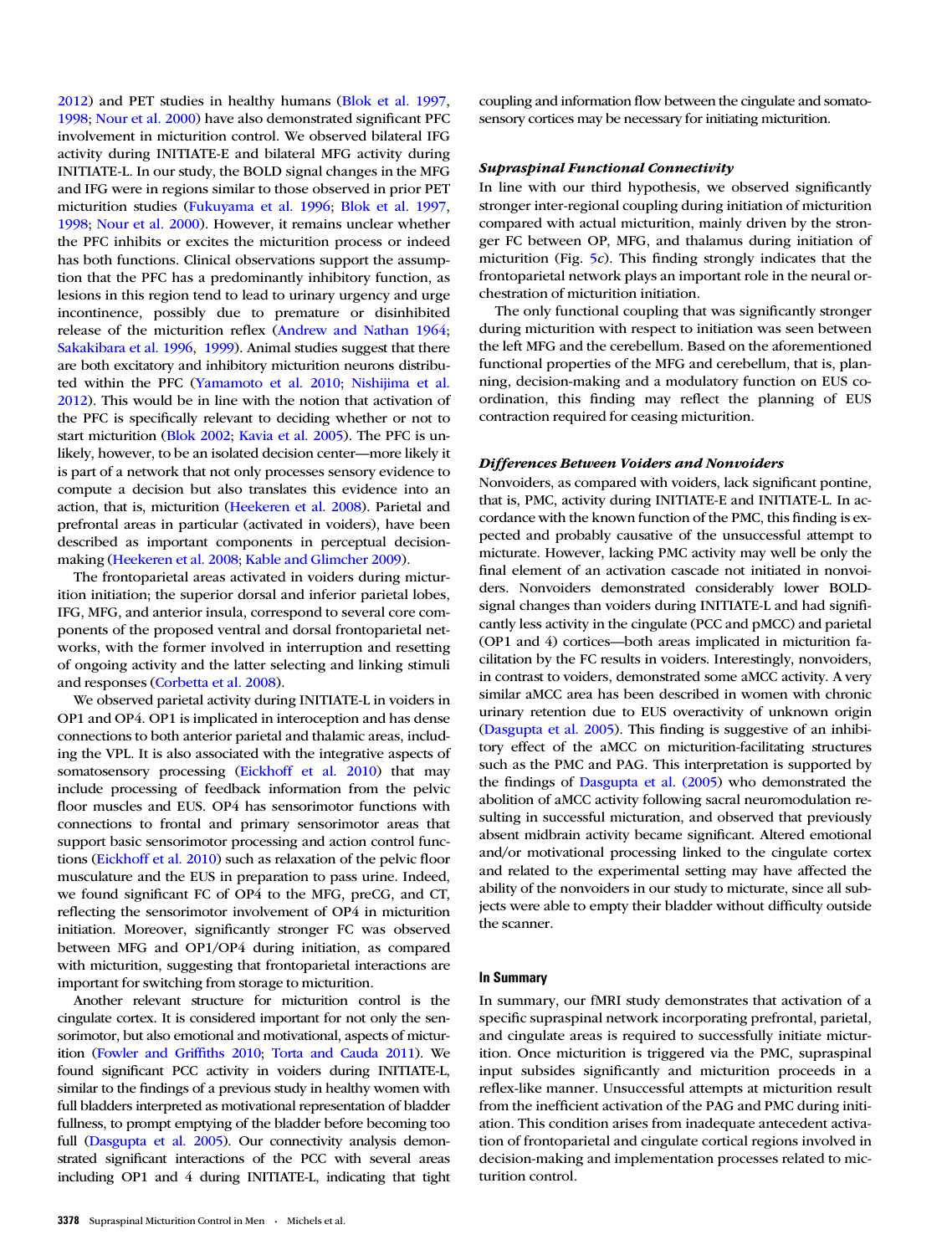### <span id="page-10-0"></span>Funding

Open Accessing funding for this article provided by the Swiss National Science Foundation (grant number 32003B\_127477/1) and supported by the Swiss Continence Foundation ([www.](www.swisscontinencefoundation.ch) [swisscontinencefoundation.ch\)](www.swisscontinencefoundation.ch). Funding to pay the Open Access publication charges for this article was provided by the Swiss Continence Foundation ([www.swisscontinencefoundation.ch\)](www.swisscontinencefoundation.ch).

#### **Notes**

This study was awarded the Eugen-Rehfisch-Prize at the 23rd annual meeting of the Forum Urodynamicum 2012 in Zurich, Switzerland. Conflict of Interest: None declared.

#### **References**

- Andrew J, Nathan PW. 1964. Lesions on the anterior frontal lobes and disturbances of micturition and defaecation. Brain. 87:233–262.
- Barrington F. 1925. The effect of lesions of the hind- and midbrain on micturition in the cat. Q J Exp Physiol Cogn Med. 15:81–102.
- Behzadi Y, Restom K, Liau J, Liu TT. 2007. A component based noise correction method (CompCor) for BOLD and perfusion based fMRI. Neuroimage. 37:90–101.
- Blok BF. 2002. Central pathways controlling micturition and urinary continence. Urology. 59:13–17.
- Blok BF, Holstege G. 1999. The central control of micturition and continence: implications for urology. BJU Int. 83(Suppl 2):1–6.
- Blok BF, Holstege G. 1996. The neuronal control of micturition and its relation to the emotional motor system. In: Holstege G, Bandler R, Saper CB, editors. Progress in Brain Research Elsevier Science. p. 113–126.
- Blok BF, Sturms LM, Holstege G. 1998. Brain activation during micturition in women. Brain. 121(Pt 11):2033–2042.
- Blok BF, Willemsen AT, Holstege G. 1997. A PET study on brain control of micturition in humans. Brain. 120(Pt 1):111–121.
- Boujraf S, Summers P, Belahsen F, Prussmann K, Kollias S. 2009. Ultrafast bold fMRI using single-shot spin-echo echo planar imaging. J Med Phys. 34:37–42.
- Brett M, Anton JL, Valbregue R, Poline JB. 2002. Region of interest analysis using an SPM toolbox [abstract]. Presented at the 8th International Conference on Functional Mapping of the Human Brain, June 2–6, 2002, Sendai, Japan. Neuroimage. 16:769–1198.
- Burgio KL, Locher JL, Goode PS, Hardin JM, McDowell BJ, Dombrowski M, Candib D. 1998. Behavioral vs drug treatment for urge urinary incontinence in older women: a randomized controlled trial. JAMA. 280:1995–2000.
- Chou YC, Jiang YH, Harnod T, Kuo HC. 2013. Characteristics of neurogenic voiding dysfunction in cerebellar stroke: a cross-sectional, retrospective video urodynamic study. Cerebellum. 12:601–606.
- Corbetta M, Patel G, Shulman GL. 2008. The reorienting system of the human brain: from environment to theory of mind. Neuron. 58:306–324.
- Coyne KS, Sexton CC, Kopp ZS, Ebel-Bitoun C, Milsom I, Chapple C. 2011. The impact of overactive bladder on mental health, work productivity and health-related quality of life in the UK and Sweden: results from EpiLUTS. BJU Int. 108:1459–1471.
- Coyne KS, Sexton CC, Thompson C, Kopp ZS, Milsom I, Kaplan SA. 2011. The impact of OAB on sexual health in men and women: results from EpiLUTS. J Sex Med. 8:1603–1615.
- Coyne KS, Sexton CC, Thompson CL, Milsom I, Irwin D, Kopp ZS, Chapple CR, Kaplan S, Tubaro A, Aiyer LP et al. 2009. The prevalence of lower urinary tract symptoms (LUTS) in the USA, the UK and Sweden: results from the Epidemiology of LUTS (EpiLUTS) study. BJU Int. 104:352–360.
- Craig AD. 2002. How do you feel? Interoception: the sense of the physiological condition of the body. Nat Rev Neurosci. 3:655–666.
- Dasgupta R, Critchley HD, Dolan RJ, Fowler CJ. 2005. Changes in brain activity following sacral neuromodulation for urinary retention. J Urol. 174:2268–2272.
- de Groat WC. 2006. Integrative control of the lower urinary tract: preclinical perspective. Br J Pharmacol. 147(Suppl 2):S25–S40.
- de Groat WC. 2002. Plasticity of bladder reflex pathways during postnatal development. Physiol Behav. 77:689–692.
- de Groat WC, Wickens C. 2013. Organization of the neural switching circuitry underlying reflex micturition. Acta Physiol (Oxf). 207:66–84.
- Dietrichs E, Haines DE. 2002. Possible pathways for cerebellar modulation of autonomic responses: micturition. Scand J Urol Nephrol Suppl. 36:16–20.
- Di Gangi Herms AM, Veit R, Reisenauer C, Herms A, Grodd W, Enck P, Stenzl A, Birbaumer N. 2006. Functional imaging of stress urinary incontinence. Neuroimage. 29:267–275.
- Eickhoff SB, Jbabdi S, Caspers S, Laird AR, Fox PT, Zilles K, Behrens TE. 2010. Anatomical and functional connectivity of cytoarchitectonic areas within the human parietal operculum. J Neurosci. 30:6409–6421.
- Eickhoff SB, Stephan KE, Mohlberg H, Grefkes C, Fink GR, Amunts K, Zilles K. 2005. A new SPM toolbox for combining probabilistic cytoarchitectonic maps and functional imaging data. Neuroimage. 25:1325–1335.
- Fowler CJ, Dalton C, Panicker JN. 2010. Review of neurologic diseases for the urologist. Urol Clin North Am. 37:517–526.
- Fowler CJ, Griffiths DJ. 2010. A decade of functional brain imaging applied to bladder control. Neurourol Urodyn. 29:49–55.
- Fowler CJ, Griffiths D, de Groat WC. 2008. The neural control of micturition. Nat Rev Neurosci. 9:453–466.
- Fowler CJ, Panicker JN, Emmanuel A, editors. 2010. Pelvic organ dysfunction in neurological disease. Cambridge, UK: Cambridge University Press.
- Fukuyama H, Matsuzaki S, Ouchi Y, Yamauchi H, Nagahama Y, Kimura J, Shibasaki H. 1996. Neural control of micturition in man examined with single photon emission computed tomography using 99mTc-HMPAO. Neuroreport. 7:3009–3012.
- Genovese CR, Lazar NA, Nichols T. 2002. Thresholding of statistical maps in functional neuroimaging using the false discovery rate. Neuroimage. 15:870–878.
- Heekeren HR, Marrett S, Ungerleider LG. 2008. The neural systems that mediate human perceptual decision making. Nat Rev Neurosci. 9:467–479.

Holstege G. 2005. Micturition and the soul. J Comp Neurol. 493:15–20.

- Irwin DE, Kopp ZS, Agatep B, Milsom I, Abrams P. 2011. Worldwide prevalence estimates of lower urinary tract symptoms, overactive bladder, urinary incontinence and bladder outlet obstruction. BJU Int. 108:1132–1138.
- Kable JW, Glimcher PW. 2009. The neurobiology of decision: consensus and controversy. Neuron. 63:733–745.
- Kavia RB, Dasgupta R, Fowler CJ. 2005. Functional imaging and the central control of the bladder. J Comp Neurol. 493:27–32.
- Kuhtz-Buschbeck JP, van der Horst C, Wolff S, Filippow N, Nabavi A, Jansen O, Braun PM. 2007. Activation of the supplementary motor area (SMA) during voluntary pelvic floor muscle contractions—an fMRI study. Neuroimage. 35:449–457.
- Loewy AD, Saper CB, Baker RP. 1979. Descending projections from the pontine micturition center. Brain Res. 172:533–538.
- Manto M, Oulad Ben Taib N. 2013. The contributions of the cerebellum in sensorimotor control: what are the prevailing opinions which will guide forthcoming studies?. Cerebellum. 12:313–315.
- Mehnert U, Boy S, Svensson J, Michels L, Reitz A, Candia V, Kleiser R, Kollias S, Schurch B. 2008. Brain activation in response to bladder filling and simultaneous stimulation of the dorsal clitoral nerve—an fMRI study in healthy women. Neuroimage. 41:682–689.
- Murphy K, Birn RM, Handwerker DA, Jones TB, Bandettini PA. 2009. The impact of global signal regression on resting state correlations: are anti-correlated networks introduced? Neuroimage. 44:893–905.
- Nishijima S, Sugaya K, Kadekawa K, Ashitomi K, Yamamoto H. 2012. Effect of chemical stimulation of the medial frontal lobe on the micturition reflex in rats. J Urol. 187:1116–1120.
- Nour S, Svarer C, Kristensen JK, Paulson OB, Law I. 2000. Cerebral activation during micturition in normal men. Brain. 123(Pt 4):781–789.
- Rolls ET, Grabenhorst F. 2008. The orbitofrontal cortex and beyond: from affect to decision-making. Prog Neurobiol. 86:216–244.